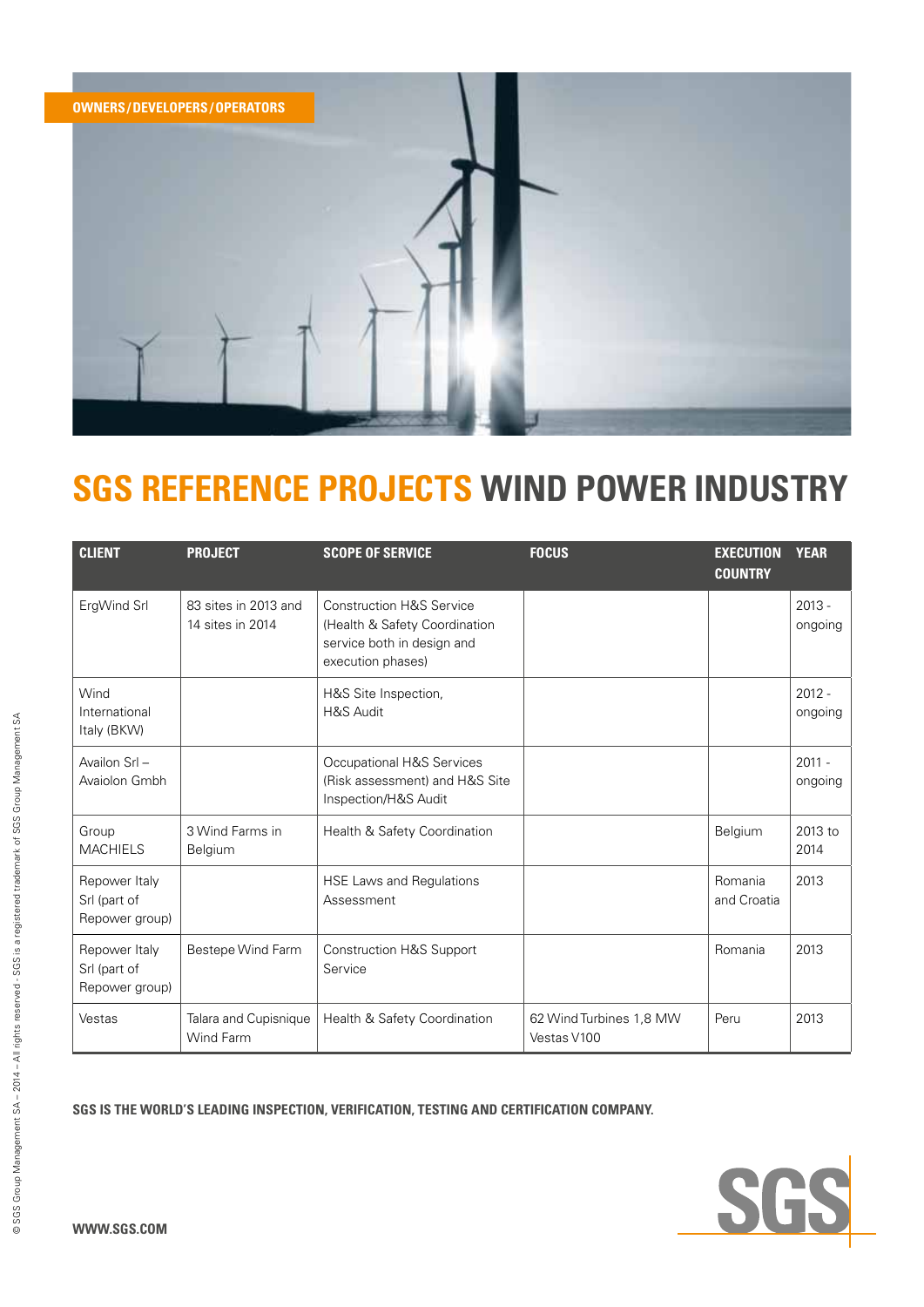

| <b>CLIENT</b>                | <b>PROJECT</b>                    | <b>SCOPE OF SERVICE</b>                                | <b>FOCUS</b>                                                 | <b>EXECUTION</b><br><b>COUNTRY</b> | <b>YEAR</b>       |
|------------------------------|-----------------------------------|--------------------------------------------------------|--------------------------------------------------------------|------------------------------------|-------------------|
| <b>MARTIFER</b><br>Solar     | Wind Farm in<br>Ukraine           | Health & Safety Coordination                           |                                                              | Ukraine                            | 2012              |
| Northwind<br>Offshore Energy | Wind Farms in<br>Belgium          | Health & Safety Coordination                           | Offshore Wind Farm                                           | Belgium                            | 2011 to<br>2012   |
| Solaria                      |                                   | Direction of Works and<br>Health & Safety Coordination |                                                              |                                    | $2011$ to<br>2012 |
| Enersis Group                | Several Wind Farms<br>in Portugal | Health & Safety Coordination                           |                                                              | Portugal                           | 2004 to<br>2012   |
| Acciona                      | Oaxaca Wind Farm                  | <b>Construction Supervision</b>                        | Onshore Wind Farm                                            | Mexico                             | 2011              |
| Alstom                       | Supply Chain Project              | NDT, Material Testing, Inspection                      | Bearing & Housing, Hub,<br>Gearbox                           | China                              | 2011              |
| Cliford Chance<br>Sp. z o.o. | Marszewo Wind<br>Farm             | Tender, Technical Support                              | Onshore Wind Farm 41<br><b>WTGs</b>                          | Poland                             | 2011              |
| DZP Sp. z o.o.               | Wicko Wind Farm                   | Tender, Technical Support                              | Onshore Wind Farm 20<br><b>WTGs</b>                          | Poland                             | 2011              |
| Huarun                       | 2 Wind Farms                      | End-of-Warranty Inspections                            | Wind Turbine: 41 Goldwind<br>750 Kw and 9 Vestas V90<br>2 MW | China                              | 2011              |

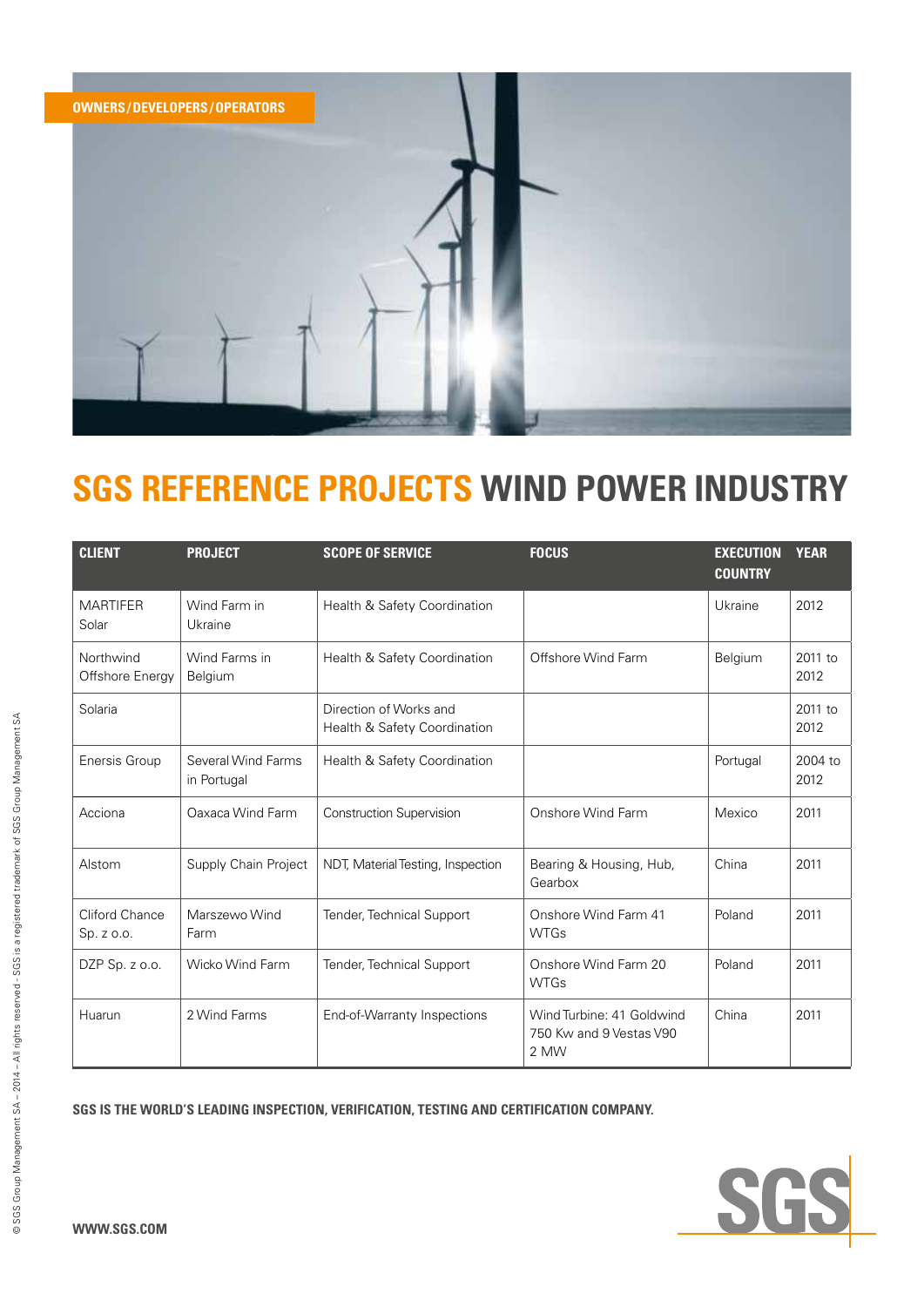

| <b>CLIENT</b>                                                                | <b>PROJECT</b>         | <b>SCOPE OF SERVICE</b>                                                                                                                                                  | <b>FOCUS</b>                                                                                              | <b>EXECUTION</b><br><b>COUNTRY</b> | <b>YEAR</b>     |
|------------------------------------------------------------------------------|------------------------|--------------------------------------------------------------------------------------------------------------------------------------------------------------------------|-----------------------------------------------------------------------------------------------------------|------------------------------------|-----------------|
| Iberdrola<br>Renovables                                                      | Vieiro Wind Farm       | Gearbox Endoscopy                                                                                                                                                        | Gearbox; Wind Turbine<br>Gamesa G52                                                                       | Spain                              | 2011            |
| Iberdrola<br>Renovables                                                      | Wind Turbine           | Thermographic Inspection                                                                                                                                                 | Groundbox; Transformer and<br>medium Voltage Box. 142<br>Gamesa G52 and 108<br>Gamesa G58 in 8 Wind Farms | Spain                              | 2011            |
| Martifer<br>Renewables                                                       | Rymanów Wind<br>Farm   | <b>Tender Support</b>                                                                                                                                                    | Onshore Wind Farm 13<br><b>WTGs</b>                                                                       | Poland                             | 2011            |
| <b>RWE</b><br>Renewables<br>Polska Sp. z o.o.                                | Nowy Staw Wind<br>Farm | Owner's Representative, Tender<br>Support, Construction<br>Supervision, QA/QC<br>Management and Inspection,<br>Manufacturing Supervision,<br>Final Acceptance Inspection | Onshore Wind Farm 19<br><b>WTGs</b>                                                                       | Poland                             | 2011            |
| Termall Sp. z<br>O.O.                                                        | Gluchów Wind Farm      | <b>Tender Support</b>                                                                                                                                                    | Onshore Wind Farm 10<br><b>WTGs</b>                                                                       | Poland                             | 2011            |
| Park Wiatrowy<br>Tychowo<br>(Owner RWE<br>Renewables<br>Polska Sp. z<br>0.0. | Tychowo Wind Farm      | Owner's Representative, Tender<br>Support, Construction<br>Supervision, QA/QC<br>Management and Inspection,<br>Manufacturing Supervision,<br>Final Acceptance Inspection | Onshore Wind Farm 15<br>WTGs x 2,3 MW                                                                     | Poland                             | 2010 to<br>2011 |

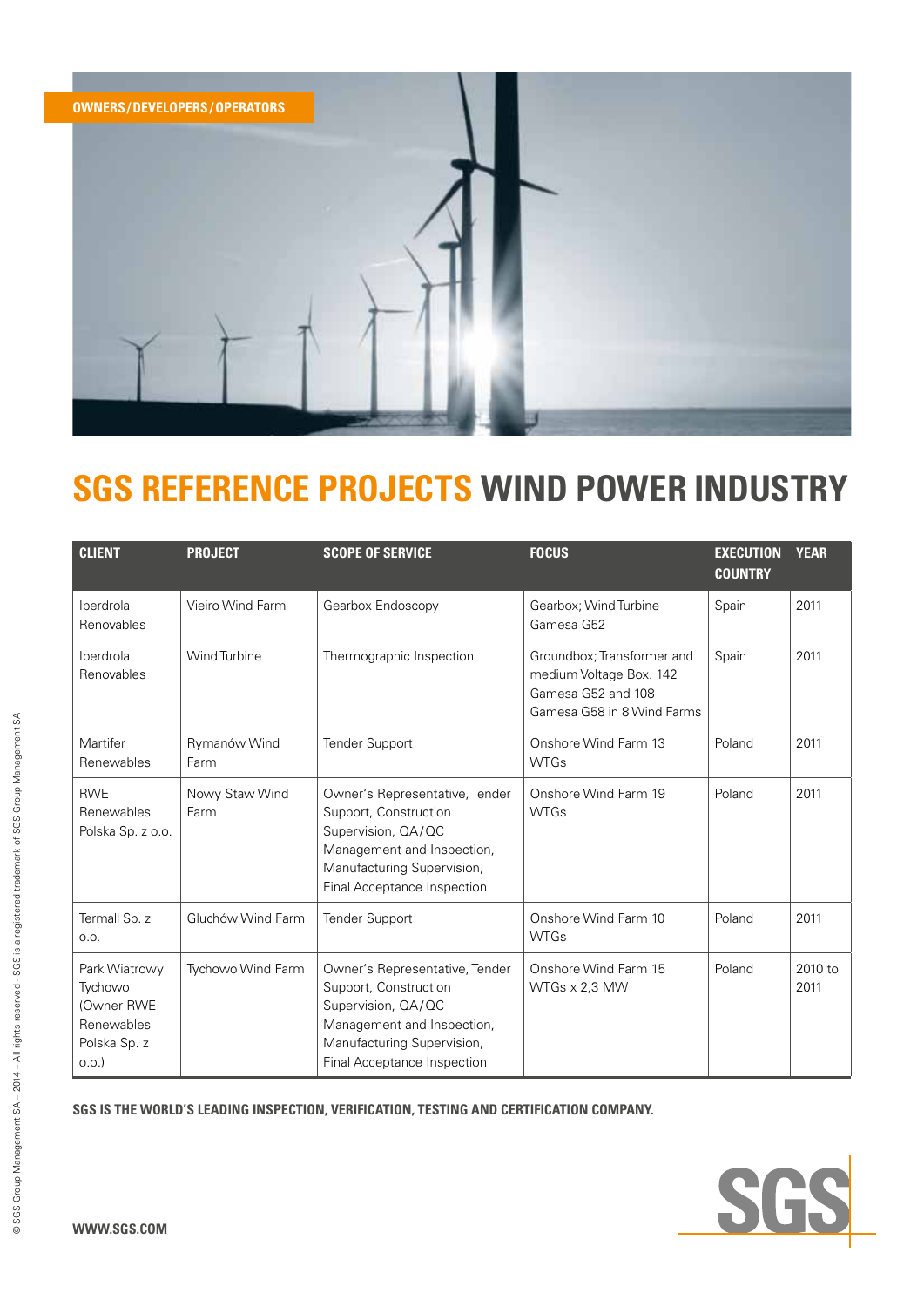

| <b>CLIENT</b>                        | <b>PROJECT</b>                                                      | <b>SCOPE OF SERVICE</b>                                                                                                                                                  | <b>FOCUS</b>                                                                                | <b>EXECUTION</b><br><b>COUNTRY</b> | <b>YEAR</b>     |
|--------------------------------------|---------------------------------------------------------------------|--------------------------------------------------------------------------------------------------------------------------------------------------------------------------|---------------------------------------------------------------------------------------------|------------------------------------|-----------------|
| Vestas                               | Cadiz, Almeria, Lugo,<br>Orense and Valladolid<br><b>Wind Farms</b> | Health & Safety Coordination                                                                                                                                             | Onshore Wind Farm                                                                           | Spain                              | 2006 to<br>2011 |
| CGN WIND<br>POWER CO.,<br><b>LTD</b> | Supply Chain Project                                                | Supplier Assessment                                                                                                                                                      | Hub, Flange, Tower                                                                          | China                              | 2010            |
| Eko Energy Sp.<br>Z 0.0.             | Kobylnica Wind Farm                                                 | Owner's Representative,<br>Tender Support, Construction<br>Supervision, QA/QC<br>Management and Inspection,<br>Manufacturing Supervision,<br>Final Acceptance Inspection | Onshore Wind Farm 18<br>$WTSs \times 2.3$ MW                                                | Poland                             | 2010            |
| Enel green<br>power                  |                                                                     | Due diligence                                                                                                                                                            |                                                                                             |                                    | 2010            |
| Gamesa                               | Inner Mongolia Wind<br>Farm/Putian Nanri<br>Wind Farm               | Supply Chain Services,<br>Installation Quality Inspection,<br><b>NDT</b>                                                                                                 | <b>Wind Turbine</b>                                                                         | China                              | 2010            |
| Green Power<br>Polska Sp. z o.o.     | Pomorze WF                                                          | Owner's Representative, Tender<br>Support, Construction<br>Supervision, QA/QC<br>Management and Inspection,<br>Manufacturing Supervision, Final<br>Acceptance Inspection | Civil & Electrical Works,<br>110 kV Substation,<br>Components and<br>Complete Wind Turbines | Poland                             | 2010            |

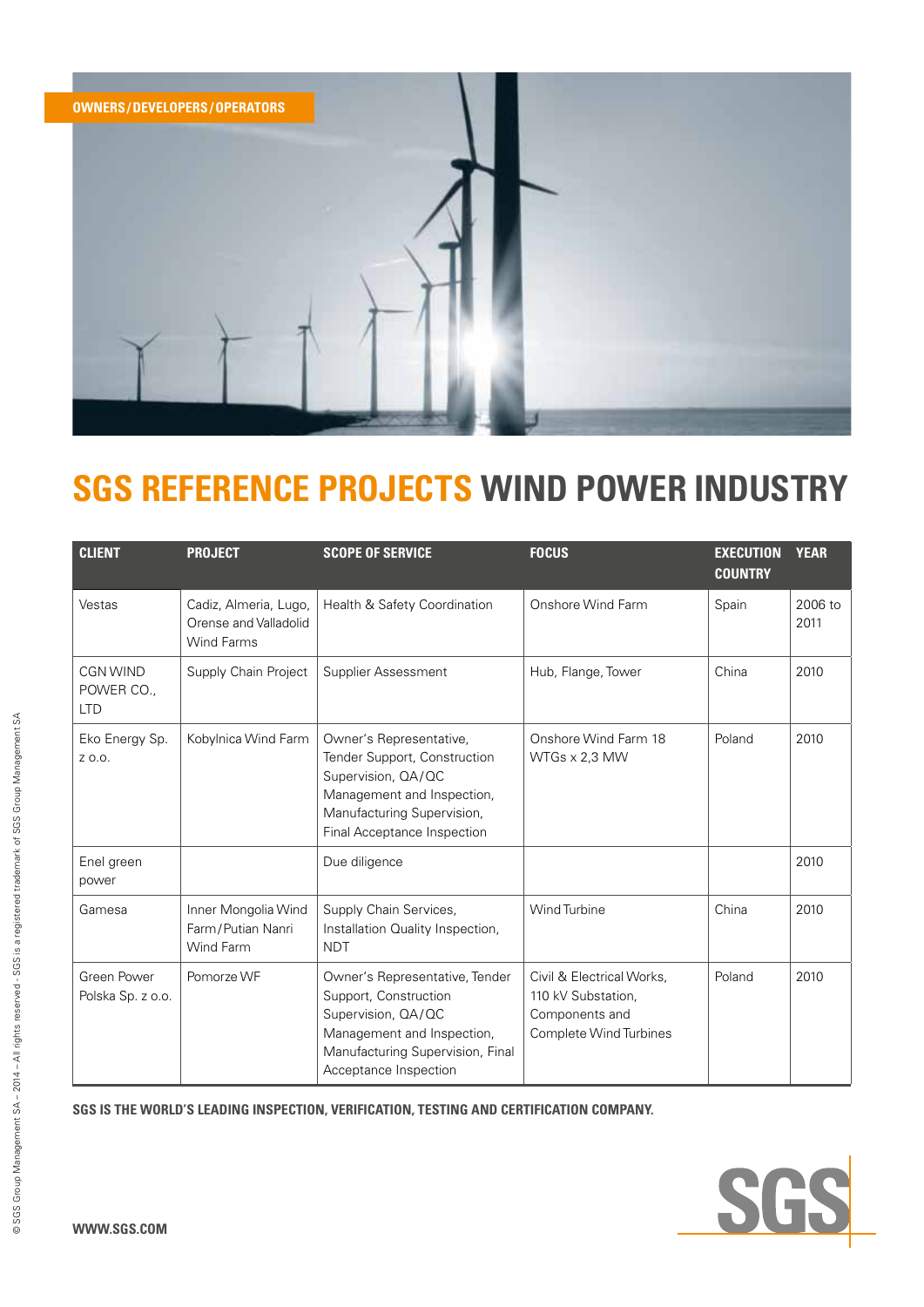

| <b>CLIENT</b>                                  | <b>PROJECT</b>                                  | <b>SCOPE OF SERVICE</b>                                                                                                                                                  | <b>FOCUS</b>                                 | <b>EXECUTION</b><br><b>COUNTRY</b> | <b>YEAR</b>     |
|------------------------------------------------|-------------------------------------------------|--------------------------------------------------------------------------------------------------------------------------------------------------------------------------|----------------------------------------------|------------------------------------|-----------------|
| Guodian UPC                                    | 24 Wind Farms                                   | Manufacturing Supervision,<br>QA/QC Management and<br>Inspection                                                                                                         | Tower                                        | China                              | 2010            |
| PEP - Polish<br><b>Energy Partners</b><br>S.A. | Łukaszów Wind<br>Farm                           | Owner's Representative, Tender<br>Support, Construction<br>Supervision, QA/QC<br>Management and Inspection,<br>Manufacturing Supervision,<br>Final Acceptance Inspection | Onshore Wind Farm 17<br>$WTSs \times 2,0 MW$ | Poland                             | 2010            |
| PEP - Polish<br><b>Energy Partners</b><br>S.A. | Modlikowice Wind<br>Farm                        | Owner's Representative, Tender<br>Support, Construction<br>Supervision, QA/QC<br>Management and Inspection,<br>Manufacturing Supervision,<br>Final Acceptance Inspection | Onshore Wind Farm 12<br>$WTGs \times 2.0 MW$ | Poland                             | 2010            |
| <b>FLUOR</b><br>LIMITED                        | Greater Gabbard<br>Offshore Wind<br>Project, UK | NDT, Manufacturing Supervision,<br>QA/QC Management and<br>Inspection                                                                                                    | CAN (Mono-Piles & Transition<br>Pieces)      | China                              | 2008 to<br>2010 |

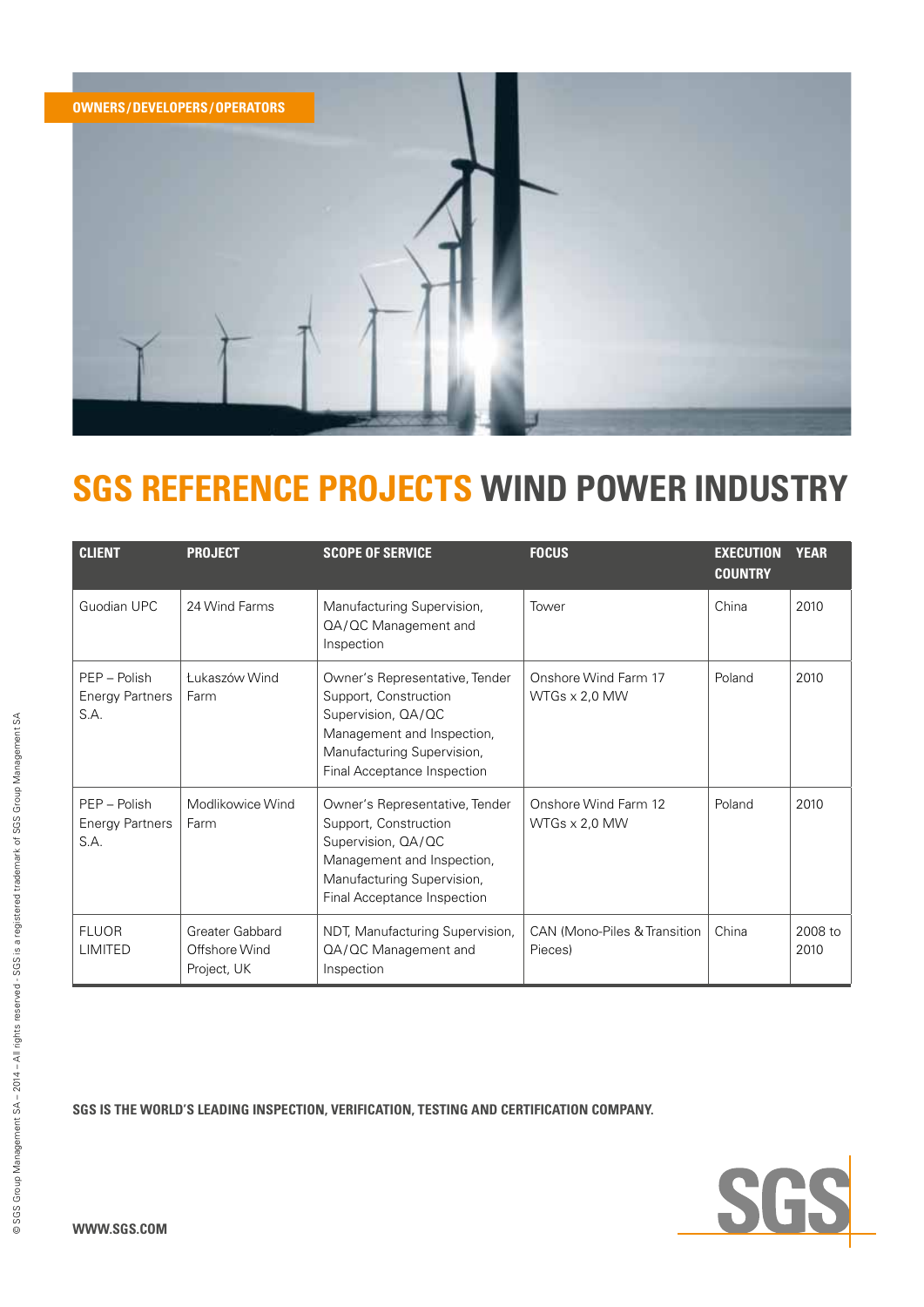

| <b>CLIENT</b>                                                                       | <b>PROJECT</b>                                   | <b>SCOPE OF SERVICE</b>                                                                                                                                                  | <b>FOCUS</b>                                                  | <b>EXECUTION</b><br><b>COUNTRY</b> | <b>YEAR</b>     |
|-------------------------------------------------------------------------------------|--------------------------------------------------|--------------------------------------------------------------------------------------------------------------------------------------------------------------------------|---------------------------------------------------------------|------------------------------------|-----------------|
| Park Wiatrowy<br>Suwałki (Owner<br><b>RWE</b><br>Renewables<br>Polska Sp. z<br>O.O. | Suwałki Wind Farm                                | Owner's Representative, Tender<br>Support, Construction<br>Supervision, QA/QC<br>Management and Inspection,<br>Manufacturing Supervision,<br>Final Acceptance Inspection | Onshore Wind Farm 18<br>WTGs x 2,3 MW                         | Poland                             | 2008 to<br>2010 |
| Airtricity                                                                          | <b>Butendiek</b>                                 | Project Certification                                                                                                                                                    | Offshore Wind Farm                                            | Germany                            | 2009            |
| <b>Belwind</b><br>Offshore Energy                                                   | <b>Bligh Bank Offshore</b><br>Wind Farm, Belgium | Technical Consultancy, QA/QC<br>Management and Inspection                                                                                                                | Vestas V90 Wind Turbines                                      | Belgium                            | 2009            |
| Centrica Energy                                                                     | Lincs Offshore Wind<br>Farm Project              | Risk Management Consultancy                                                                                                                                              | Project Consultancy                                           | <b>UK</b>                          | 2009            |
| China Light &<br>Power                                                              | 82 MW Saundati<br>Wind Farm                      | Inspection                                                                                                                                                               | Civil foundations, mechanical<br>and electrical installations | India                              | 2009            |
| China Light &<br>Power                                                              | 99 MW Theni Wind<br>Farm                         | Inspection                                                                                                                                                               | Civil foundations, mechanical<br>and electrical installations | India                              | 2009            |
| <b>EDF</b> Energy<br>Renewables                                                     | Cemmaes Wind<br>Farm                             | Failure Analysis                                                                                                                                                         | Project Consultancy                                           | UK                                 | 2009            |
| Enel                                                                                |                                                  | <b>Technical Due Diligence</b>                                                                                                                                           | Onshore Wind Farm                                             | Italy                              | 2009            |
| Enel-Union<br>Fenosa                                                                |                                                  | Blade Inspection, Ultrasonic<br>Testing                                                                                                                                  |                                                               | Spain                              | 2009            |

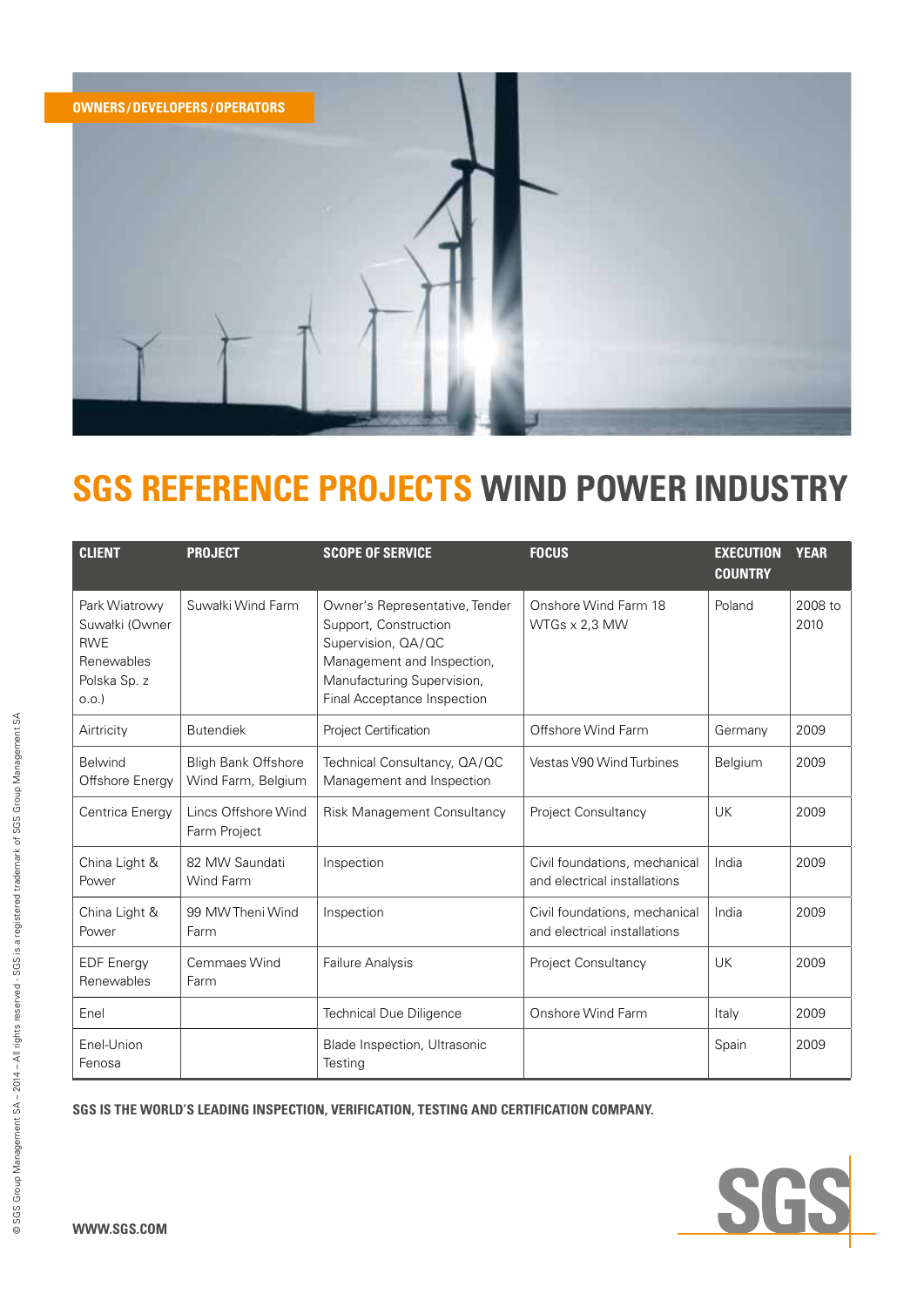

| <b>CLIENT</b>                                   | <b>PROJECT</b>                                                                                                                   | <b>SCOPE OF SERVICE</b>                                                              | <b>FOCUS</b>            | <b>EXECUTION</b><br><b>COUNTRY</b> | <b>YEAR</b> |
|-------------------------------------------------|----------------------------------------------------------------------------------------------------------------------------------|--------------------------------------------------------------------------------------|-------------------------|------------------------------------|-------------|
| Engy AB                                         | Klafsön Wind Farm,<br>Sweden                                                                                                     | Failure Analysis                                                                     | Vestas V25 Wind Turbine | Sweden                             | 2009        |
| <b>ENOVA</b>                                    | Delta Nordsee (Delta<br>II) Offshore Wind<br>Farm, Germany                                                                       | Project Certification                                                                | Offshore Wind Farm      | Germany                            | 2009        |
| FRI-EL (RWE)                                    | Wind Farm San<br>Basilio/Sardinia                                                                                                | QA/QC Management and<br>Inspection, Visual Inspection and<br>Quality Document Review |                         | Italy                              | 2009        |
| <b>LCO</b> Nature<br>c/o Evelop<br>Germany GmbH | <b>OWP WEST</b>                                                                                                                  | <b>Project Certification</b>                                                         | Offshore Wind Farm      | Germany                            | 2009        |
| <b>NN</b>                                       | Onshore Wind Farm<br>Project                                                                                                     | Blade Inspection and NDT,<br>Failure Analysis                                        | Wind Turbine 850 KW     | Spain                              | 2009        |
| Nordsee Wind-<br>power GmbH                     | Global Tech I                                                                                                                    | Project Certification                                                                | Offshore Wind Farm      | Germany                            | 2009        |
| Northern<br>Energy                              | Gaia II, Gaia III, Gaia<br>IV, Global Tech II,<br>Global Tech III, Sea<br>Storm I, Sea Storm<br>II, Sea Wind III, Sea<br>Wind IV | Project Certification                                                                | Offshore Wind Farm      | Germany                            | 2009        |

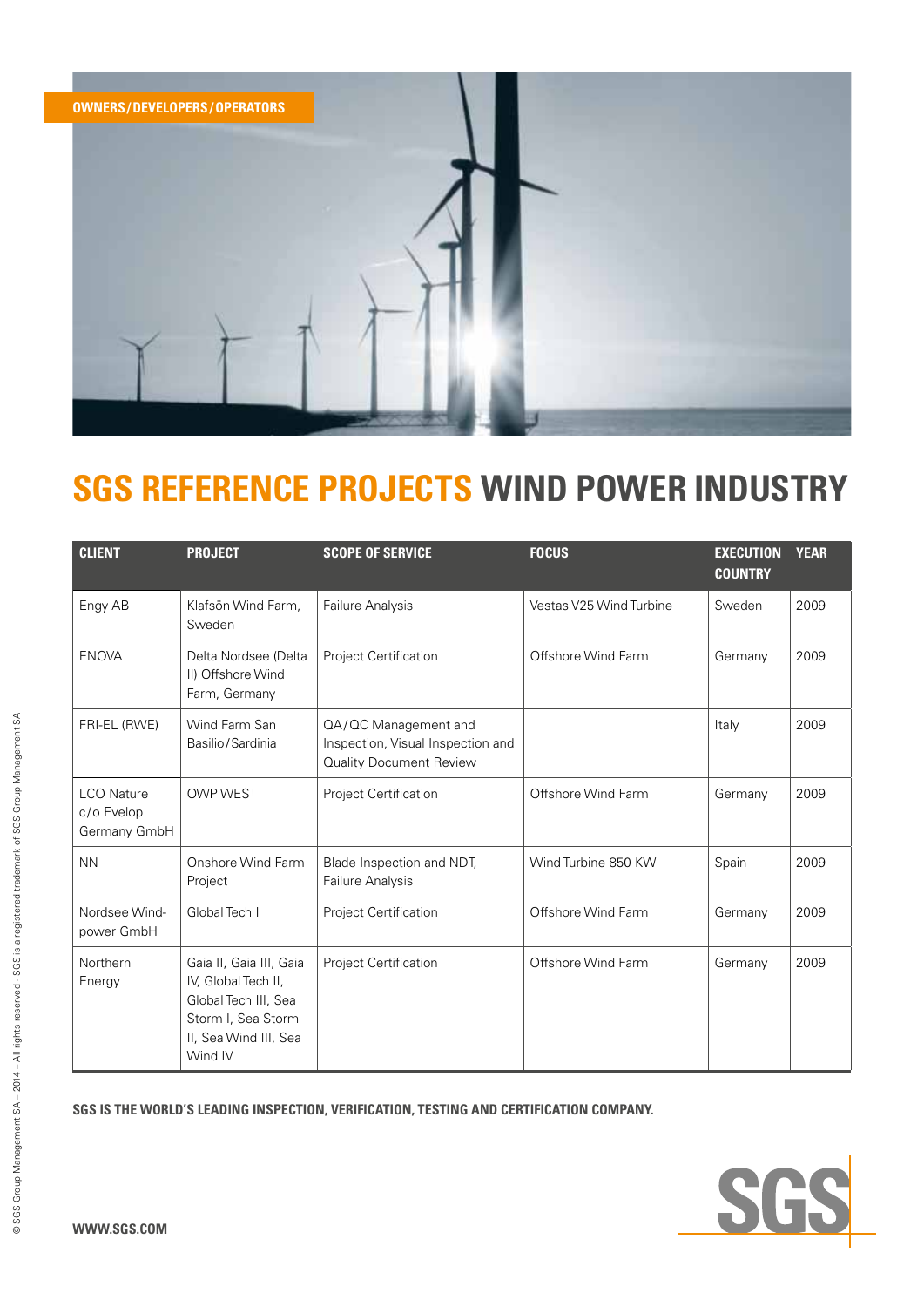

| <b>CLIENT</b>                                  | <b>PROJECT</b>                                           | <b>SCOPE OF SERVICE</b>                       | <b>FOCUS</b>                                                                                     | <b>EXECUTION</b><br><b>COUNTRY</b> | <b>YEAR</b> |
|------------------------------------------------|----------------------------------------------------------|-----------------------------------------------|--------------------------------------------------------------------------------------------------|------------------------------------|-------------|
| Park Wiatrowy<br>Tychowo<br>Sp. z o.o          | Tychowo Wind Farm                                        | <b>Tender Support</b>                         | Onshore Wind Farm                                                                                | Poland                             | 2009        |
| PEP - Polish<br><b>Energy Partners</b><br>S.A. | Łukaszów Wind<br>Farm                                    | <b>Tender Support</b>                         | Civil & Electrical Works,<br>110 kV Substation.<br>Components & Complete<br><b>Wind Turbines</b> | Poland                             | 2009        |
| PEP - Polish<br><b>Energy Partners</b><br>S.A. | Modlikowice Wind<br>Farm                                 | <b>Tender Support</b>                         | Civil & Electrical Works,<br>110 kV Substation,<br>Components & Complete<br><b>Wind Turbines</b> | Poland                             | 2009        |
| PNE WIND AG                                    | Gode Wind III                                            | Project Certification                         | Offshore Wind Farm                                                                               | Germany                            | 2009        |
| <b>RWE</b>                                     |                                                          | <b>QHSE Consultancy</b>                       | Offshore Wind Farm                                                                               | UK,<br>Germany                     | 2009        |
| <b>RWE Npower</b><br>Renewables                | Rhyl Flat Offshore<br>Wind Farm Project                  | HSE Audits, HSE Management<br>and Supervision | <b>Project Consultancy</b>                                                                       | UK                                 | 2009        |
| Senter Novem                                   | Egmond aan Zee<br>Offshore Wind Farm.<br>the Netherlands | Manufacturing Inspection                      | Offshore Wind Farm                                                                               | The Nether-<br>lands               | 2009        |

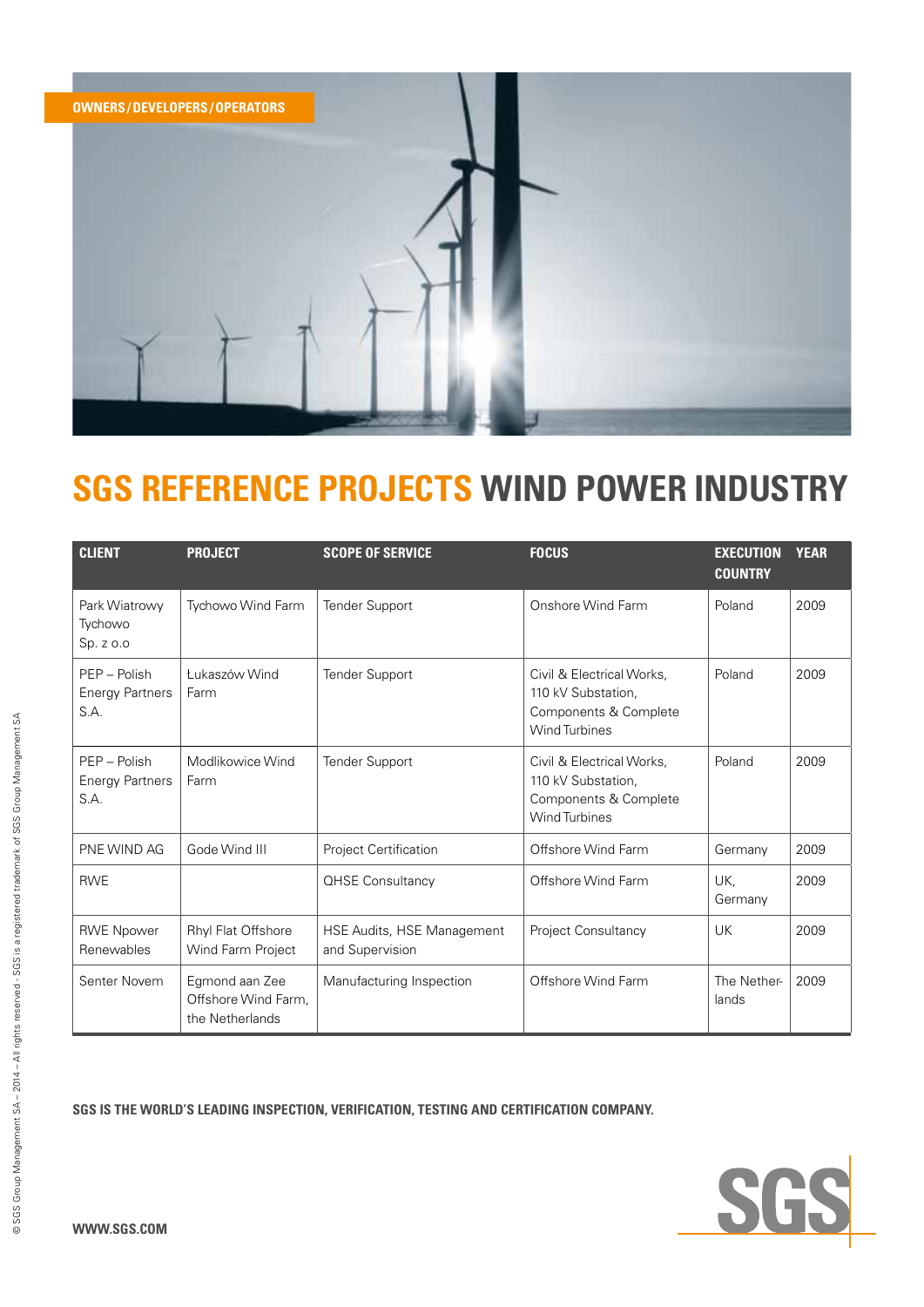

| <b>CLIENT</b>                             | <b>PROJECT</b>                                       | <b>SCOPE OF SERVICE</b>                                                                   | <b>FOCUS</b>                                                     | <b>EXECUTION</b><br><b>COUNTRY</b> | <b>YEAR</b>     |
|-------------------------------------------|------------------------------------------------------|-------------------------------------------------------------------------------------------|------------------------------------------------------------------|------------------------------------|-----------------|
| Repower                                   | <b>Blade Inspection</b>                              | Blade Inspection at the factory<br>(resident inspection)                                  | <b>Blades</b>                                                    | China                              | 2008 to<br>2009 |
| Vestas/Repower                            | <b>NDT Project</b>                                   | <b>NDT Services</b>                                                                       | Bearing & Housing, Hub,<br>Frame, Edge Frame                     | China                              | 2006 to<br>2009 |
| China Light &<br>Power                    | 100 MW Samana<br>Wind Farm                           | Inspection                                                                                | Civil foundations, mechanical<br>and electrical installations    | India                              | 2008            |
| Edison Mission<br>Energy                  |                                                      | Vendor Assessment/Technical<br>Audit                                                      | Gearboxes                                                        | Germany                            | 2008            |
| <b>Edison Mission</b><br>Energy           |                                                      | Vendor Assessment/Technical<br>Audit                                                      | <b>Towers and Nacelle</b>                                        | India                              | 2008            |
| <b>Edison Mission</b><br>Energy           | Buffalo Bear and<br>Elkhorn Ridge Wind<br>Farms, USA | Construction Supervision,<br>Final acceptance Inspections,<br><b>Commissioning Survey</b> | 9 Suzlon S88 Wind Turbines<br>and 27 Vestas V90 Wind<br>Turbines | <b>USA</b>                         | 2008            |
| EnBW Energie<br>Baden-Würt-<br>temberg AG | 4 Offshore Wind<br>Farms, Germany                    | <b>Technical Due Diligence</b>                                                            | Offshore Wind Farms                                              | Germany                            | 2008            |
| John Deere<br>Wind Energy                 | Sunray and Brewster<br>Wind Farms, USA               | End of Warranty Inspections,<br><b>QHSE Consultancy, In-Service</b><br>Inspections        | Suzlon S64 Wind Turbines                                         | <b>USA</b>                         | 2008            |
| John Deere<br>Wind Energy                 | Pipestone,<br>Minnesota                              | <b>Technical Consultancy</b>                                                              | Suzlon S64 and S88 Wind<br>Turbines                              | <b>USA</b>                         | 2008            |

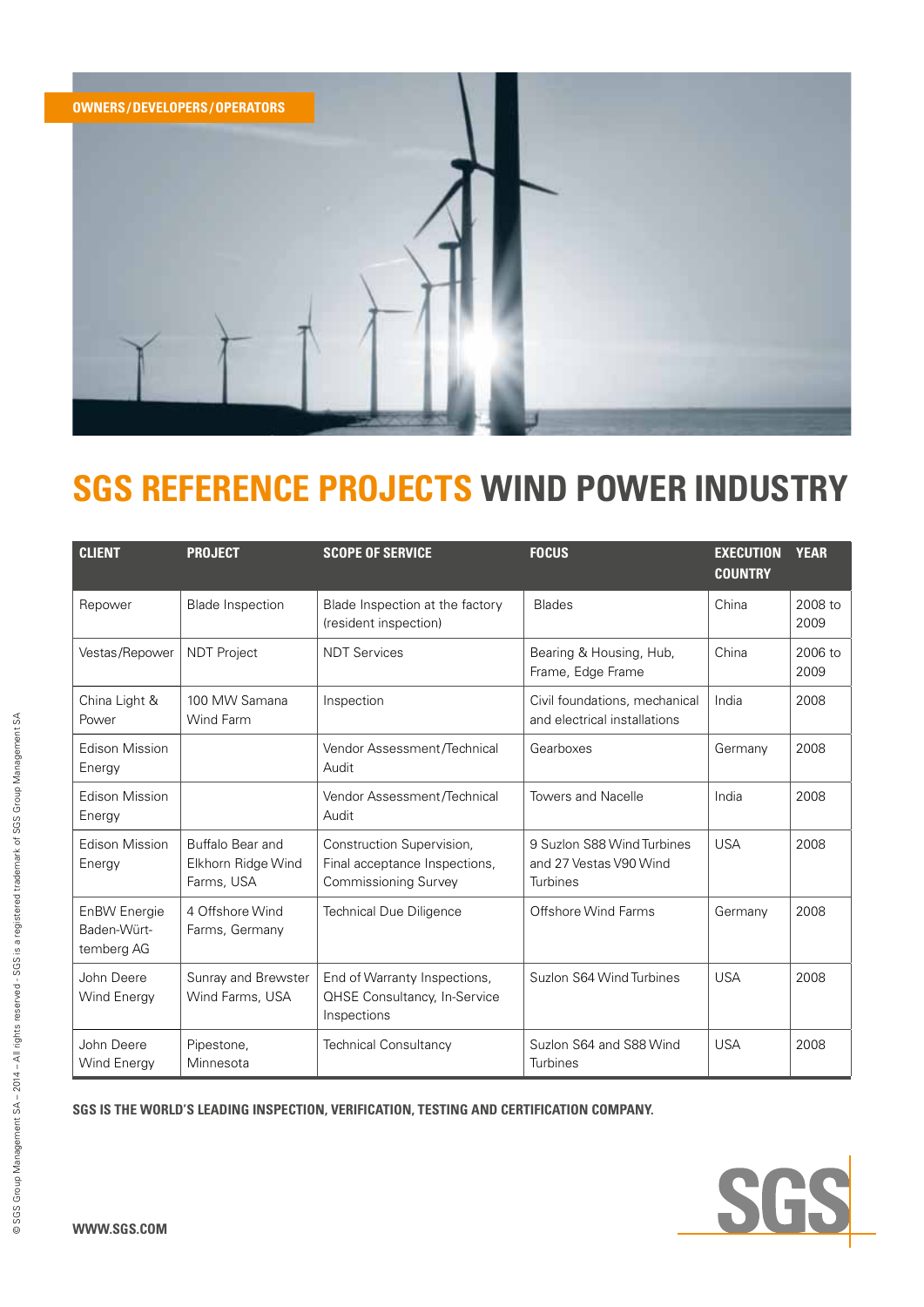

| <b>CLIENT</b>                                                                     | <b>PROJECT</b>                          | <b>SCOPE OF SERVICE</b>                                                                                                                                                  | <b>FOCUS</b>                                                                                       | <b>EXECUTION</b><br><b>COUNTRY</b> | <b>YEAR</b> |
|-----------------------------------------------------------------------------------|-----------------------------------------|--------------------------------------------------------------------------------------------------------------------------------------------------------------------------|----------------------------------------------------------------------------------------------------|------------------------------------|-------------|
| <b>LCO Nature</b><br>c/o Evelop<br>Germany GmbH                                   | Albatros Offshore<br>Wind Farm, Germany | Project Certification                                                                                                                                                    | Offshore Wind Farm                                                                                 | Germany                            | 2008        |
| Longyuan                                                                          | 7 Wind Farms                            | Manufacturing Supervision,<br>QA/QC Management and<br>Inspection                                                                                                         | Tower: GE and Jinfeng                                                                              | China                              | 2008        |
| Park Wiatrowy<br>Suwałki Sp.<br>z o.o. (company<br>related to RWE<br>Innogy GmbH) | Suwałki Wind Farm                       | Owner's Representative, Tender<br>Support, Construction<br>Supervision, QA/QC<br>Management and Inspection,<br>Manufacturing Supervision,<br>Final Acceptance Inspection | Civil & Electrical Works,<br>110 kV Substation,<br>Components and Complete<br><b>Wind Turbines</b> | Poland                             | 2008        |
| $PFP - Polish$<br><b>Energy Partners</b><br>S.A.                                  | t ukaszów Wind<br>Farm                  | <b>Technical Due Diligence</b>                                                                                                                                           | Onshore Wind Farm                                                                                  | Poland                             | 2008        |
| PEP - Polish<br><b>Energy Partners</b><br>S.A.                                    | Modlikowice Wind<br>Farm                | <b>Technical Due Diligence</b>                                                                                                                                           |                                                                                                    | Poland                             | 2008        |
| PNE WIND AG                                                                       | Gode Wind II                            | Design Verification & Site<br>Assessment of Wind Turbine<br>and Foundation                                                                                               | Offshore Wind Turbines                                                                             | Germany                            | 2008        |

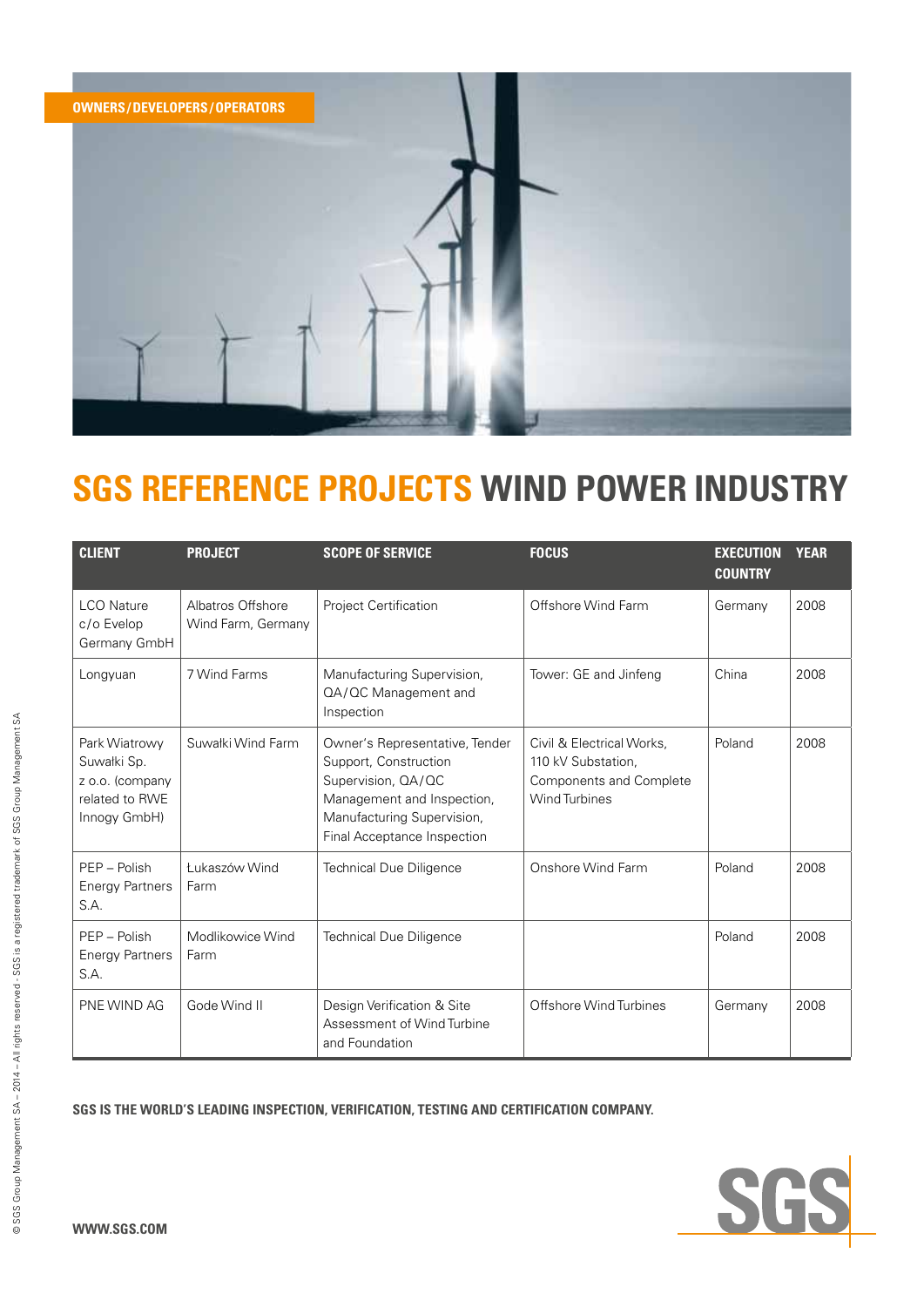

| <b>CLIENT</b>                                  | <b>PROJECT</b>                                     | <b>SCOPE OF SERVICE</b>                                                                                                                                                  | <b>FOCUS</b>                                   | <b>EXECUTION</b><br><b>COUNTRY</b> | <b>YEAR</b>     |
|------------------------------------------------|----------------------------------------------------|--------------------------------------------------------------------------------------------------------------------------------------------------------------------------|------------------------------------------------|------------------------------------|-----------------|
| <b>PROKON</b><br>Nord Energie-<br>systeme GmbH | Cote d'Albatre,<br>MEG I                           | Project Certification,<br>Manufacturing Supervision                                                                                                                      | Offshore Wind Farm                             | Germany,<br>France                 | 2008            |
| Trianel                                        | Borkum West II                                     | Project Certification                                                                                                                                                    | Offshore Wind Farms                            | Germany                            | 2008            |
| <b>WE Energies</b>                             | Blue Sky Green Field                               | Final Acceptance Inspection,<br><b>Commissioning Survey</b>                                                                                                              | 80 Onshore Wind Turbines                       | <b>USA</b>                         | 2008            |
| Grupo GENERG                                   | Several Wind Farms<br>in Portugal                  | Health and Safety Coordination                                                                                                                                           |                                                | Portugal                           | 2005 to<br>2008 |
| Acciona Wind<br>Power                          | Tatanka Wind Farm<br>Project, South<br>Dakota, USA | <b>QHSE Consultancy, HSE Audits</b>                                                                                                                                      | 120 x 1.5 MW Wind Turbine<br>Onshore Wind Farm | <b>USA</b>                         | 2007            |
| Green Power<br>Polska Sp. z o.o.               | Ustka Wind Farm                                    | Owner's Representative,<br>Tender Support, Construction<br>Supervision, QA/QC<br>Management and Inspection,<br>Manufacturing Supervision,<br>Final Acceptance Inspection | Onshore Wind Farm 240<br><b>MW</b>             | Poland                             | 2007            |
| Skypower<br>Coorporation                       | Fuhrländer                                         | <b>Technical Due Diligence</b>                                                                                                                                           | Onshore Wind Turbines                          | Germany                            | 2007            |

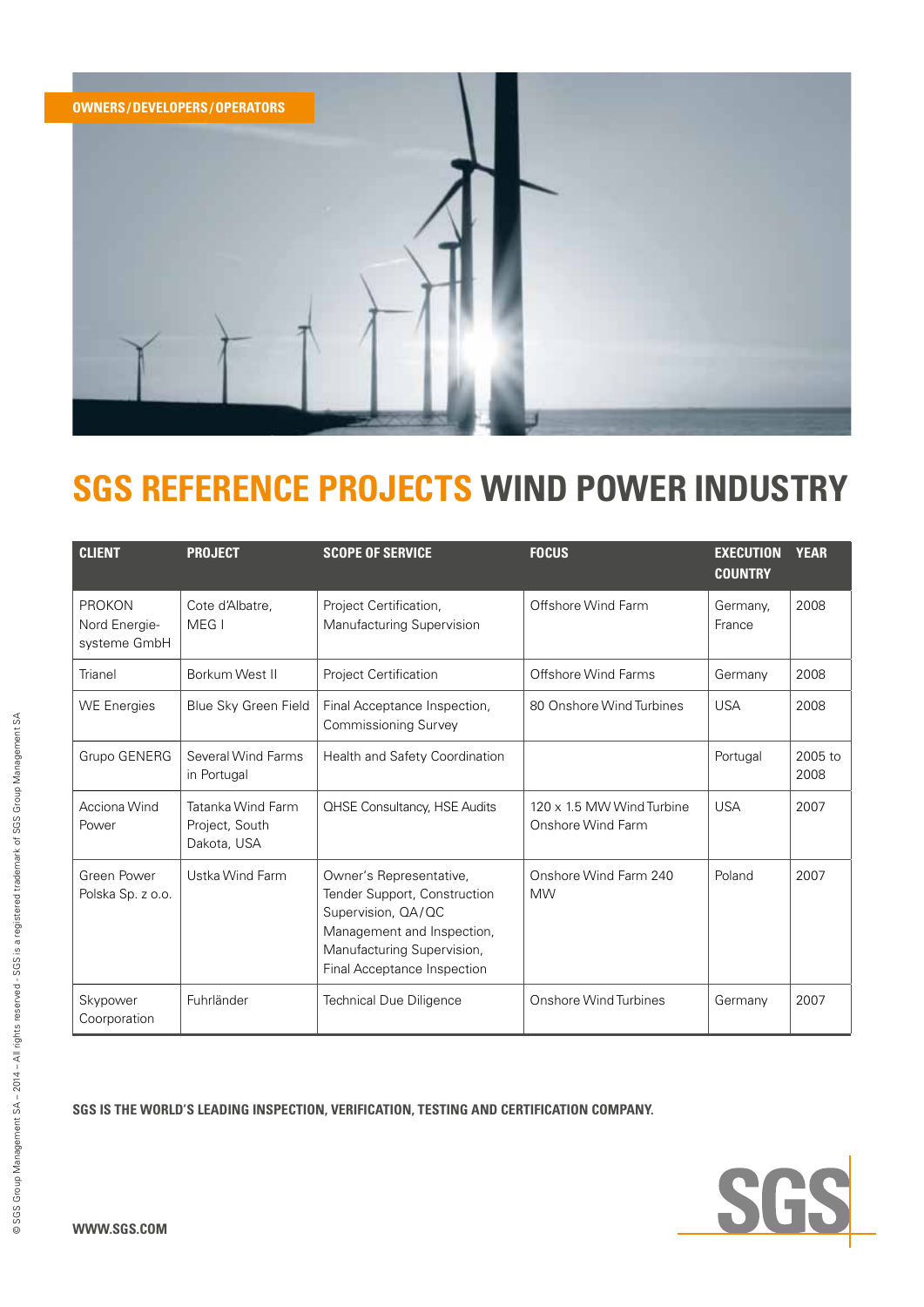

| <b>CLIENT</b>                                  | <b>PROJECT</b>                                           | <b>SCOPE OF SERVICE</b>                                                                                                                                                                       | <b>FOCUS</b>                                                                                            | <b>EXECUTION</b><br><b>COUNTRY</b> | <b>YEAR</b>     |
|------------------------------------------------|----------------------------------------------------------|-----------------------------------------------------------------------------------------------------------------------------------------------------------------------------------------------|---------------------------------------------------------------------------------------------------------|------------------------------------|-----------------|
| Vedanta Group                                  | 38.4 MW Samana<br>Wind Farm                              | <b>Construction Supervision</b>                                                                                                                                                               | Civil Foundations, Mechanical<br>and Electrical Installations                                           | India                              | 2007            |
| Nordex                                         | Ningxia Helanshan<br>Wind Farm.<br>Changdao Wind<br>Farm | Manufacturing Supervision,<br>QA/QC Management and<br>Inspection, Installation<br>Inspection                                                                                                  | Tower/Main Frame                                                                                        | China                              | 2006 to<br>2007 |
| Elsam                                          | Burbo Offshore Wind<br>Farm, UK                          | Coating Inspection                                                                                                                                                                            | Monopiles                                                                                               | Belgium                            | 2006            |
| Sinovel                                        | 44 Wind Farms                                            | Manufacturing Supervision,<br>QA/QC Management and<br>Inspection                                                                                                                              | Tower                                                                                                   | China                              | 2006            |
| Vattenfall                                     | Kriegers Flak -<br>Offshore Wind Farm.<br>Sweden         | Design Assessment Inspections,<br>NDT of Materials, Manufacturing<br>Supervision, Final Acceptance<br>Inspection, Construction<br>Supervision, Commissioning<br>Survey, Project Certification | Cables, Foundations,<br>Towers, Blades, Gearboxes,<br>Wind Turbine, Transformer,<br>Offshore Substation | Germany                            | 2006            |
| PEP - Polish<br><b>Energy Partners</b><br>S.A. | Puck Wind Farm                                           | Owner's Representative, Vendor<br>Assessment/Technical Audit,<br>Construction Supervision,<br>Final Acceptance Inspection,<br>Manufacturing Supervision                                       | Onshore Wind Farm 10<br>WTGs x 2,0 MW                                                                   | Poland                             | 2005 to<br>2006 |